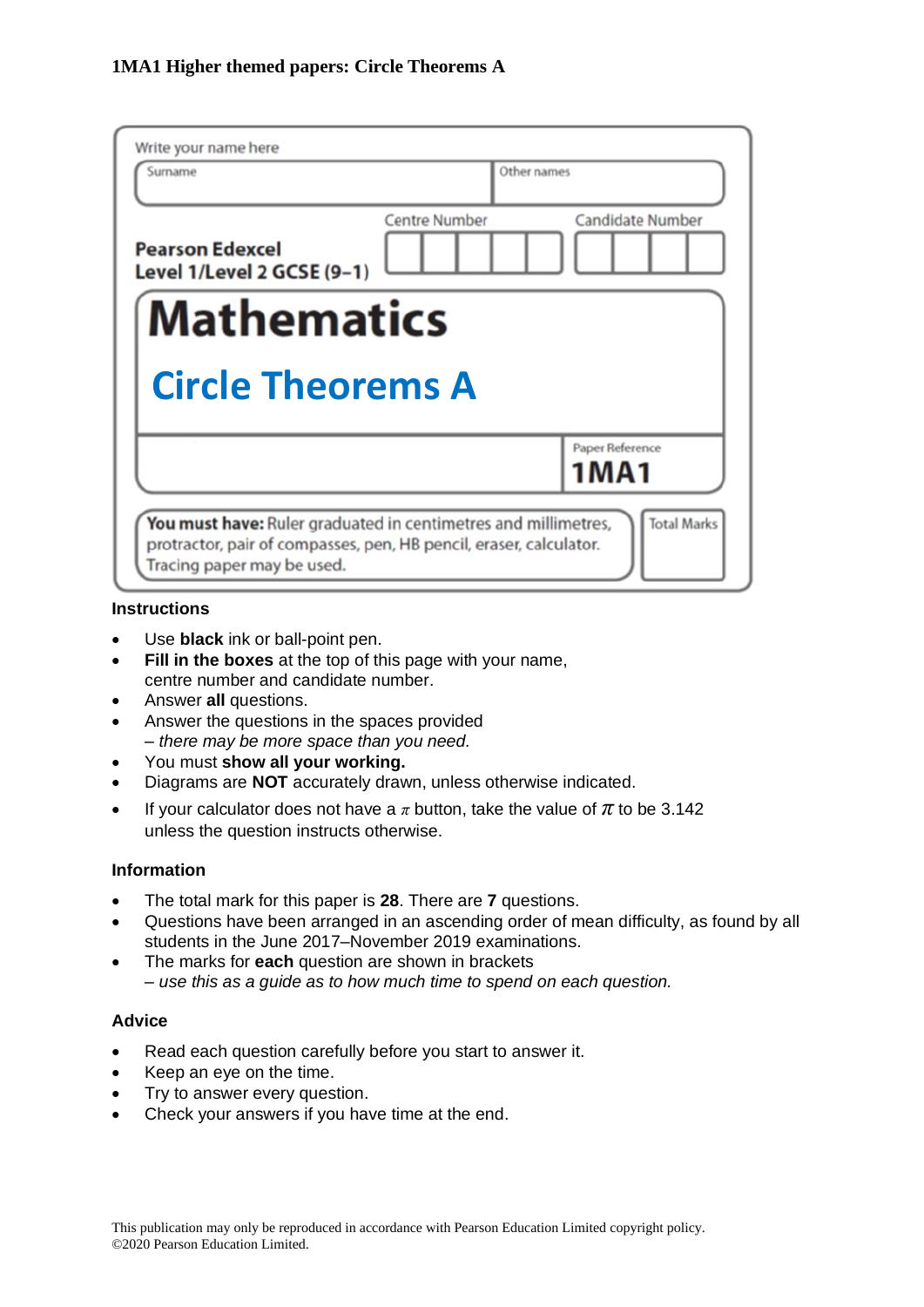## **1MA1 Higher themed papers: Circle Theorems A**

**1** The points *A*, *B*, *C* and *D* lie on a circle. *CDE* is a straight line.



 $BA = BD$ *CB* = *CD* Angle  $ABD = 40^\circ$ 

Work out the size of angle *ADE*. You must give a reason for each stage of your working.

**(Total for Question 1 is 5 marks)**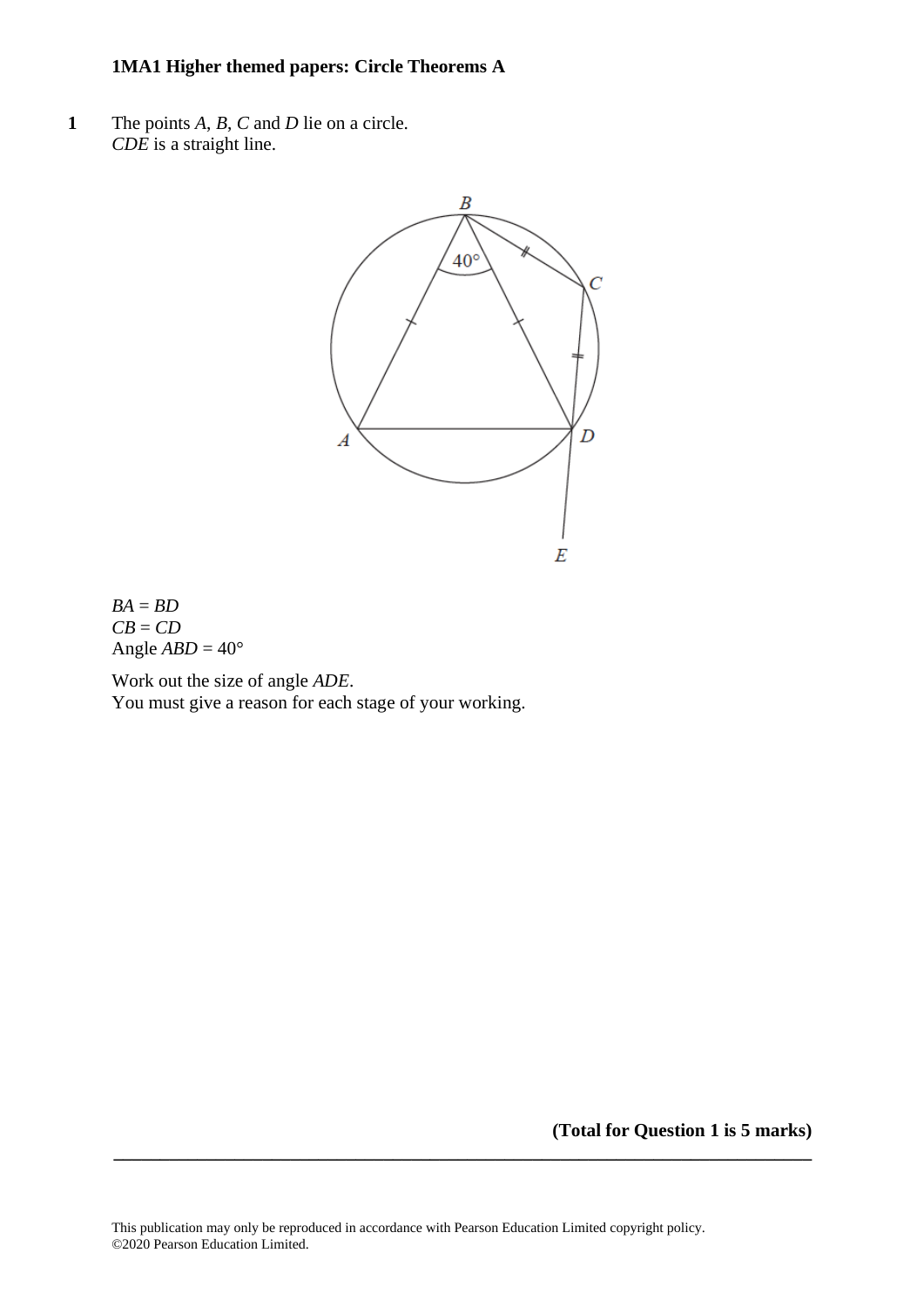

*A* and *B* are points on a circle with centre *O*. *CAD* is the tangent to the circle at *A*. *BOD* is a straight line.

Angle  $ODA = 32^\circ$ 

**2**

Work out the size of angle *CAB*. You must show all your working.

.......................................................°

**(Total for Question 2 is 3 marks)**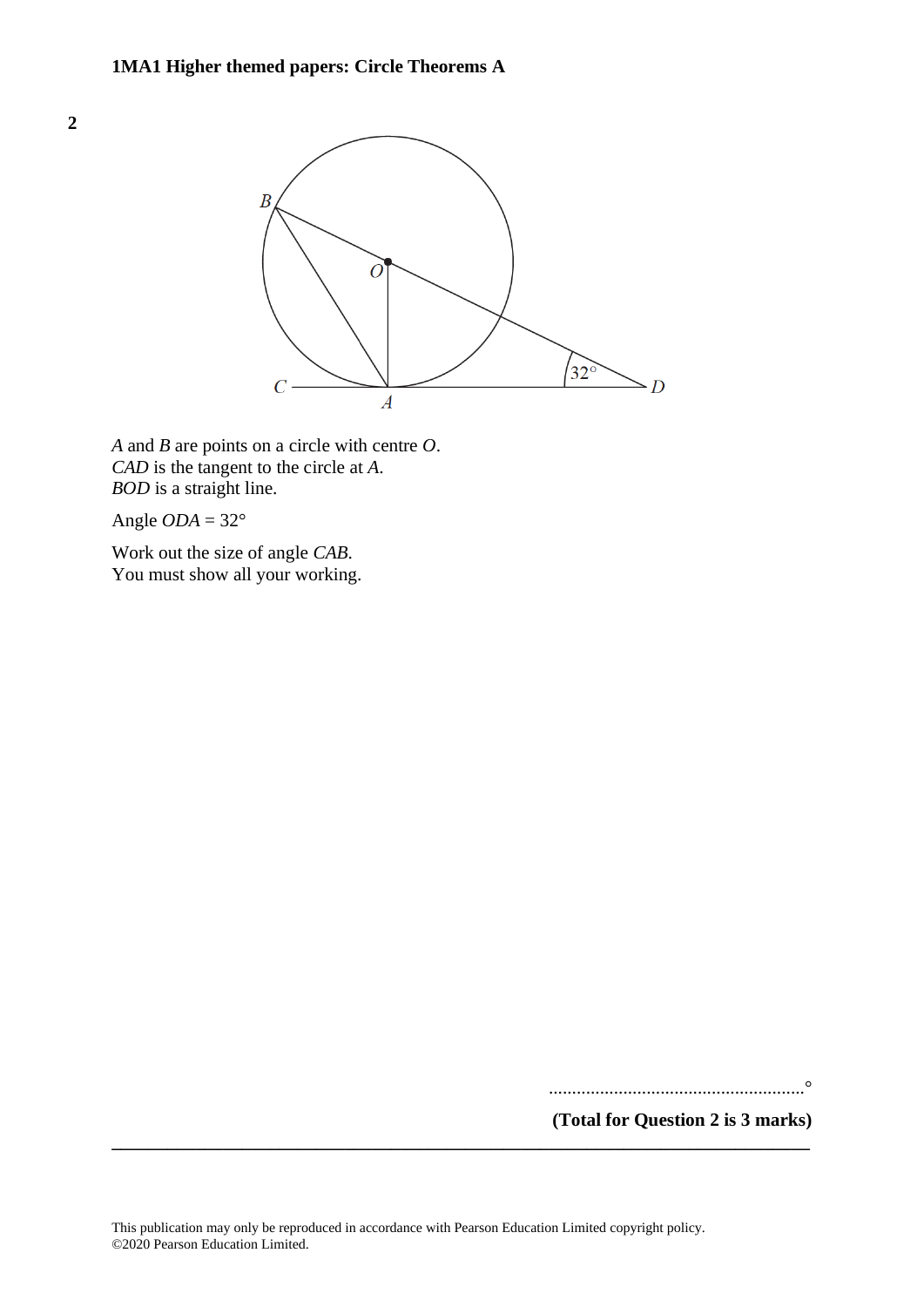



*A* and *B* are points on a circle, centre *O*. *A* and *B* are points on <sup>a</sup> circle, centre *O*.

*BC* is a tangent to the circle. *BC* is <sup>a</sup> tangent to the circle. *AOC* is a straight line. *AOC* is <sup>a</sup> straight line. Angle  $ABO = x^\circ$ .

Find the size of angle *ACB*, in terms of *x*. Find the size of angle *ACB*, in terms of *Give your answer in its simplest form.* Give your answer in its simplest form.<br>Give reasons for each stage of your working. Give reasons for each stage of your working.

(**Total for Question 3 is 5 marks**)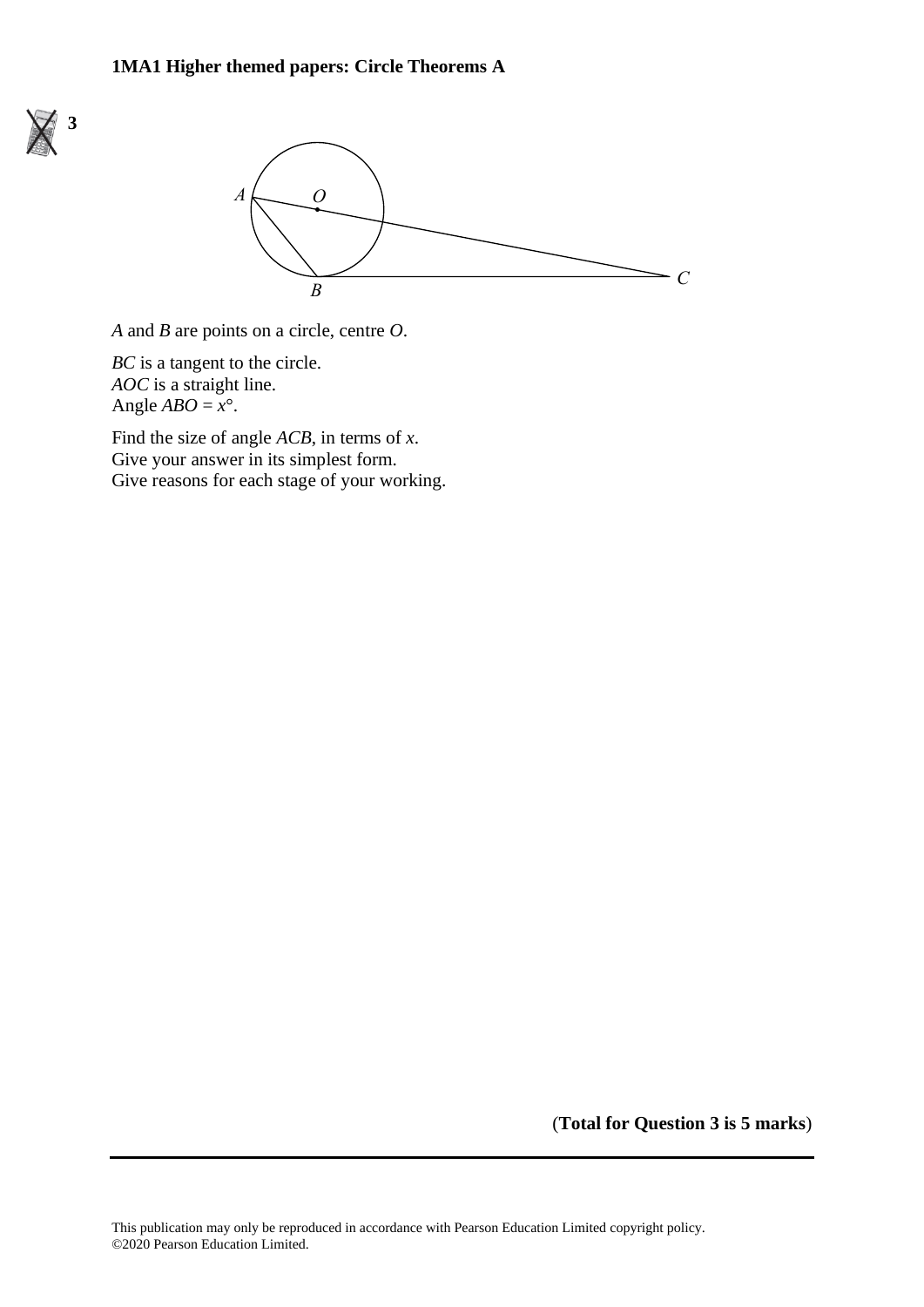



*A*, *B*, *C* and *D* are points on the circumference of a circle, centre *O*. *A*, *B*, *C* and *D* are points on the circumference of <sup>a</sup> circle, centre *O*. *FDE* is a tangent to the circle. *FDE* is <sup>a</sup> tangent to the circle.

(*a*) Show that  $y - x = 90$ You must give a reason for each stage of your working. You must give <sup>a</sup> reason for each stage of your working.

(**3**) Dylan was asked to give some possible values for *x* and *y*. He said, "*y* could be 200 and *x* could be 110, because  $200 - 110 = 90$ " (*b*) Is Dylan correct? (b) is Dylan concer:<br>You must give a reason for your answer. ...................................................................................................................................................... "*y* could be 200 and *<sup>x</sup>* could be 110, because 200 – 110 <sup>=</sup> 90" ...................................................................................................................................................... (b) Is Dylan correct? (**1**) (**Total for Question 4 is 4 marks**) **\_\_\_\_\_\_\_\_\_\_\_\_\_\_\_\_\_\_\_\_\_\_\_\_\_\_\_\_\_\_\_\_\_\_\_\_\_\_\_\_\_\_\_\_\_\_\_\_\_\_\_\_\_\_\_\_\_\_\_\_\_\_\_\_\_\_\_\_\_\_\_\_\_\_\_**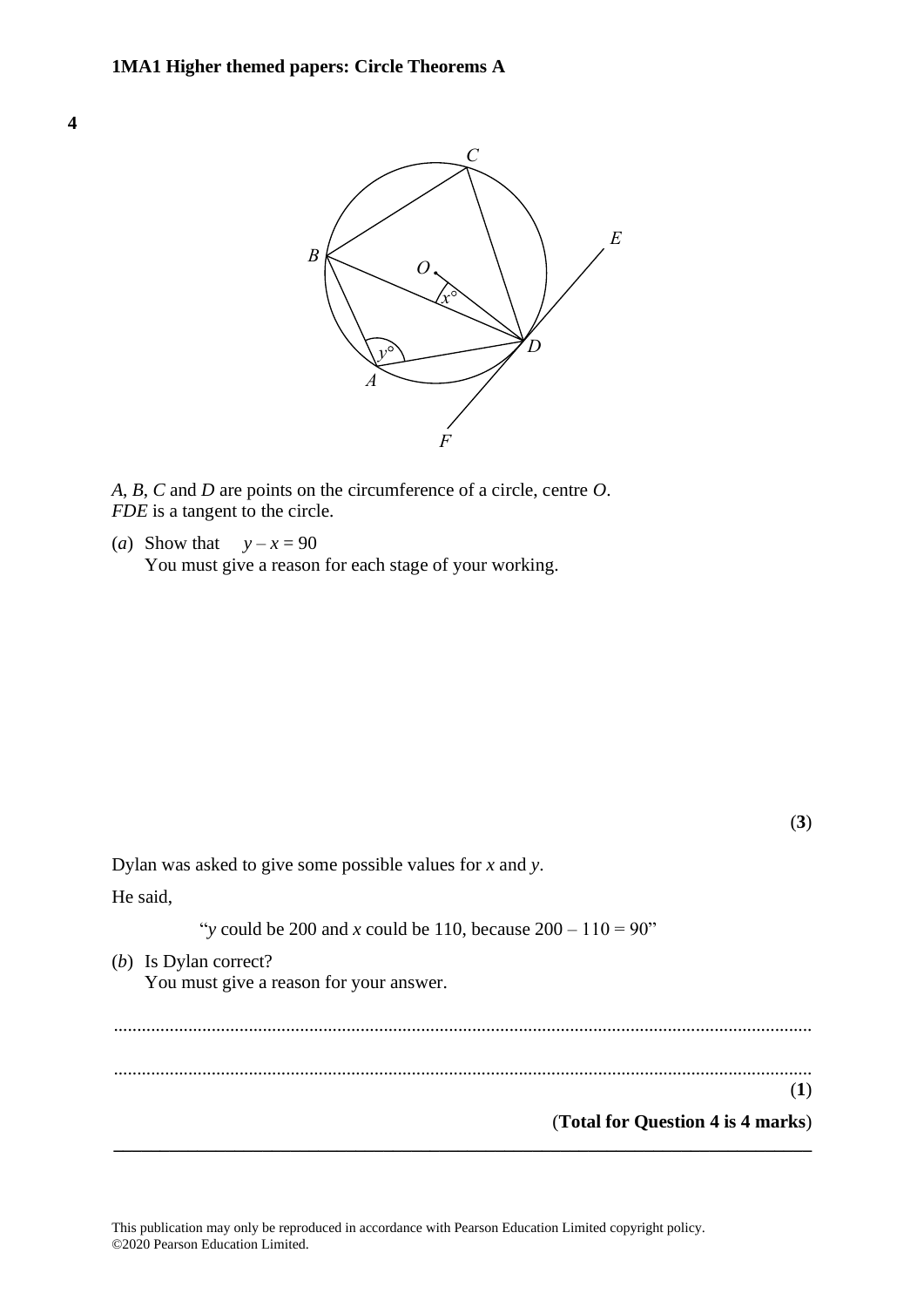



*A*, *B* and *C* are points on the circumference of a circle, centre *O*. *A*, *B* and *C* are points on the circumference of <sup>a</sup> circle, centre *O*. *DAE* is the tangent to the circle at *A*. *DAE* is the tangent to the circle at *A*.

Angle  $BAE = 56^\circ$ Angle  $CBO = 35^\circ$ 

Work out the size of angle *CAO*. You must show all your working. You must show all your working.

......................................................°

**(Total for Question 5 is 3 marks)**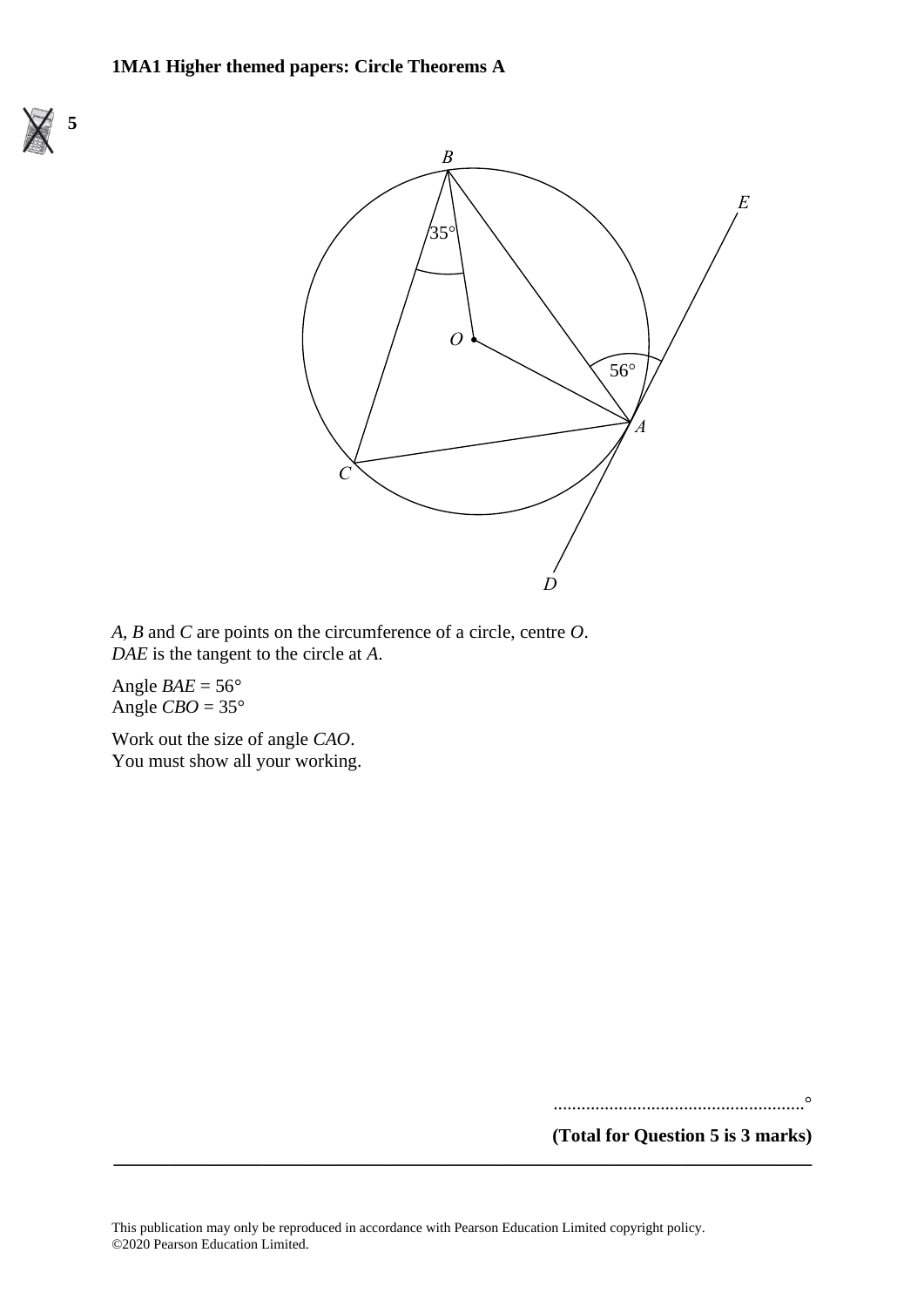



*A*, *B* and *D* are points on the circumference of a circle centre *O*.

*EDC* is a tangent to the circle.

Angle  $BDC = 57^\circ$ 

Find the size of angle *AOB*. You must give a reason for each stage of your working.

**(Total for Question 6 is 4 marks)**